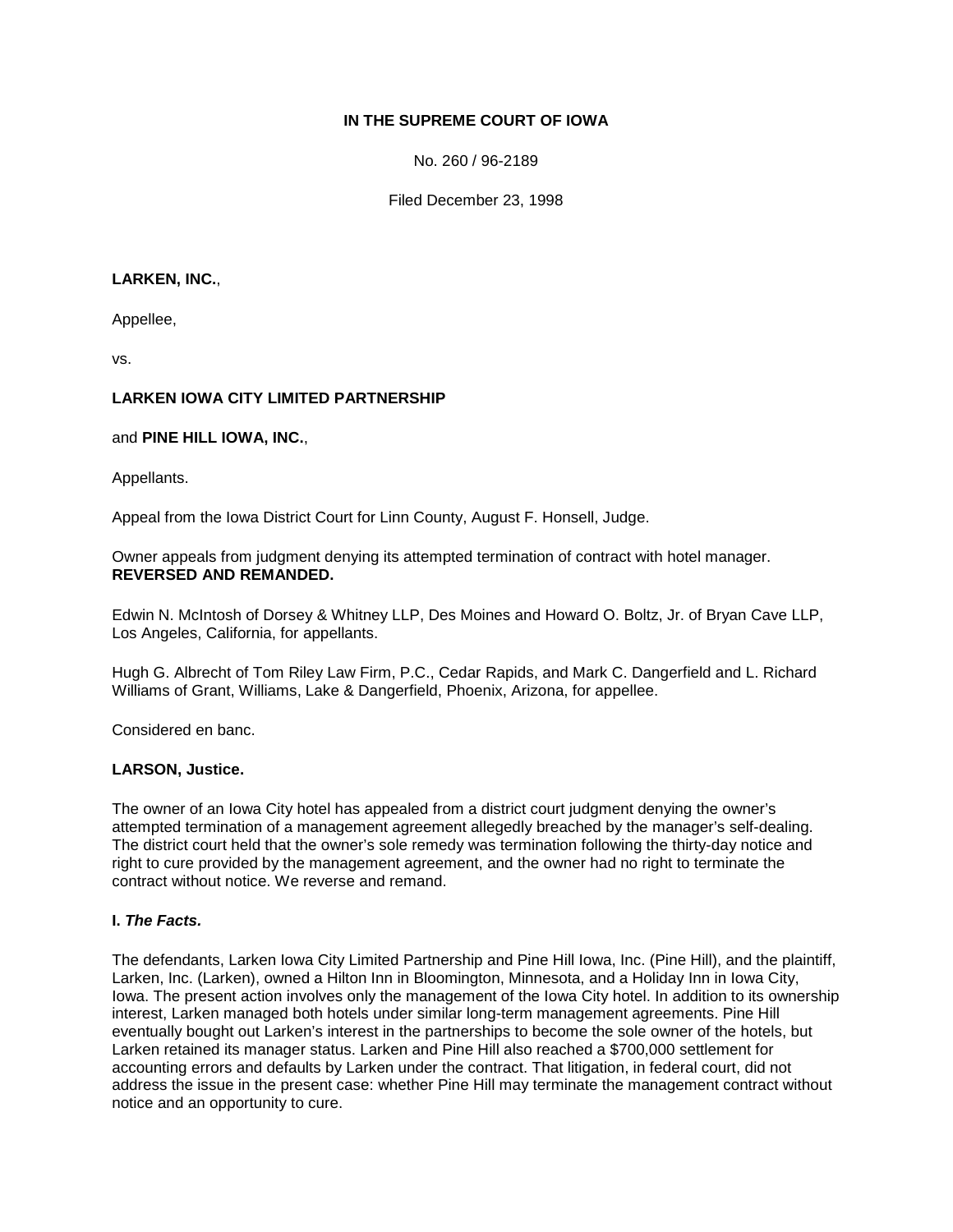As manager, Larken is responsible for purchasing equipment for the hotel, maintaining the hotel to comply with Holiday Inn franchising requirements, accounting for receipts and expenditures, and supervising the employees who handle the day-to-day operations of the hotel. Larry and Ken Cahill own Larken, Inc. and manage several hotels in addition to the Hilton Inn and the Holiday Inn. Larry Cahill is the president of Larken, and he also owns an interest in Long Distance Data Partnership (LDDP) telephone service, a relationship that ultimately gave rise to Pine Hill's claim of self-dealing, as discussed later.

On October 31, 1995, Pine Hill sent a letter notifying Larken that Pine Hill intended to terminate the management agreement for several alleged defaults. Pine Hill did not offer an opportunity to cure the defaults. Larken responded by filing declaratory judgment actions in Minnesota and Iowa to obtain rulings that Larken had not violated the agreements and that Pine Hill had not provided Larken with a notice and an opportunity to cure as required by the agreements. Pine Hill counterclaimed, seeking a declaratory judgment that the agreement could be terminated because Larken's breaches were incurable and the notice and opportunity-to-cure provisions were not Pine Hill's exclusive means to terminate the contract.

In the Minnesota litigation, the Minnesota district court ruled that Pine Hill could not terminate the agreement. That court applied Minnesota contract law and concluded that the core purpose of the Minnesota management agreement was to make a profit. The hotel was profitable, so the purpose of the agreement was fulfilled, according to the court. Therefore, any breaches of the agreement by Larken were not so material as to give Pine Hill the right to terminate without notice and the right to cure. The Iowa district court, relying on the Minnesota ruling, applied collateral estoppel and reached the same conclusion as to the Iowa agreement. Pine Hill contends this was error.

We do not believe, as the Minnesota court apparently did, that profitability of the enterprise should be the sole touchstone for resolving the parties' termination rights. While profitability is a significant purpose of the management agreement, the honesty of the parties is also an integral, although unexpressed, component of the agreement. We are not bound by principles of res judicata to reach the same legal conclusions as a court in another state, applying its own law. *See* Allan D. Vestal, *Res Judicata/Preclusion* V–250 (1969) ("Generally . . . it would seem that there is complete freedom to examine any point of law regardless of an earlier decision."); 50 C.J.S. *Judgments* § 970, at 57 (1997).

> A judgment rendered by a court of one state must be a judgment on the merits in order to be entitled to recognition and enforcement in other states, and if it is a judgment on the merits, it will be given full faith and credit . . . . A judgment denying recovery because the laws of the state do not provide a remedy for the wrong alleged will not bar recovery in another state which does provide a remedy.

50 C.J.S. *Judgments* § 970, at 57 (footnotes omitted). Moreover, the acts of the manager in Minnesota giving rise to the attempted termination there were not the same acts complained of in Iowa. The "identity of issues" required for collateral estoppel is therefore lacking. *See Penn v. Iowa State Bd. of Regents*, 577 N.W.2d 393, 398 (Iowa 1998).

We reject Larken's collateral estoppel argument and proceed to resolve the issues in this case without regard to the Minnesota judgment.

### **II.** *The Merits.*

The substantive issue is whether a contract may be terminated for a breach of an unexpressed duty of honesty and fidelity in the face of express contract language that requires notice and right to cure before termination. This is apparently an issue of first impression in Iowa.

The Pine Hill-Larken agreement provides for notice and the right to cure before termination: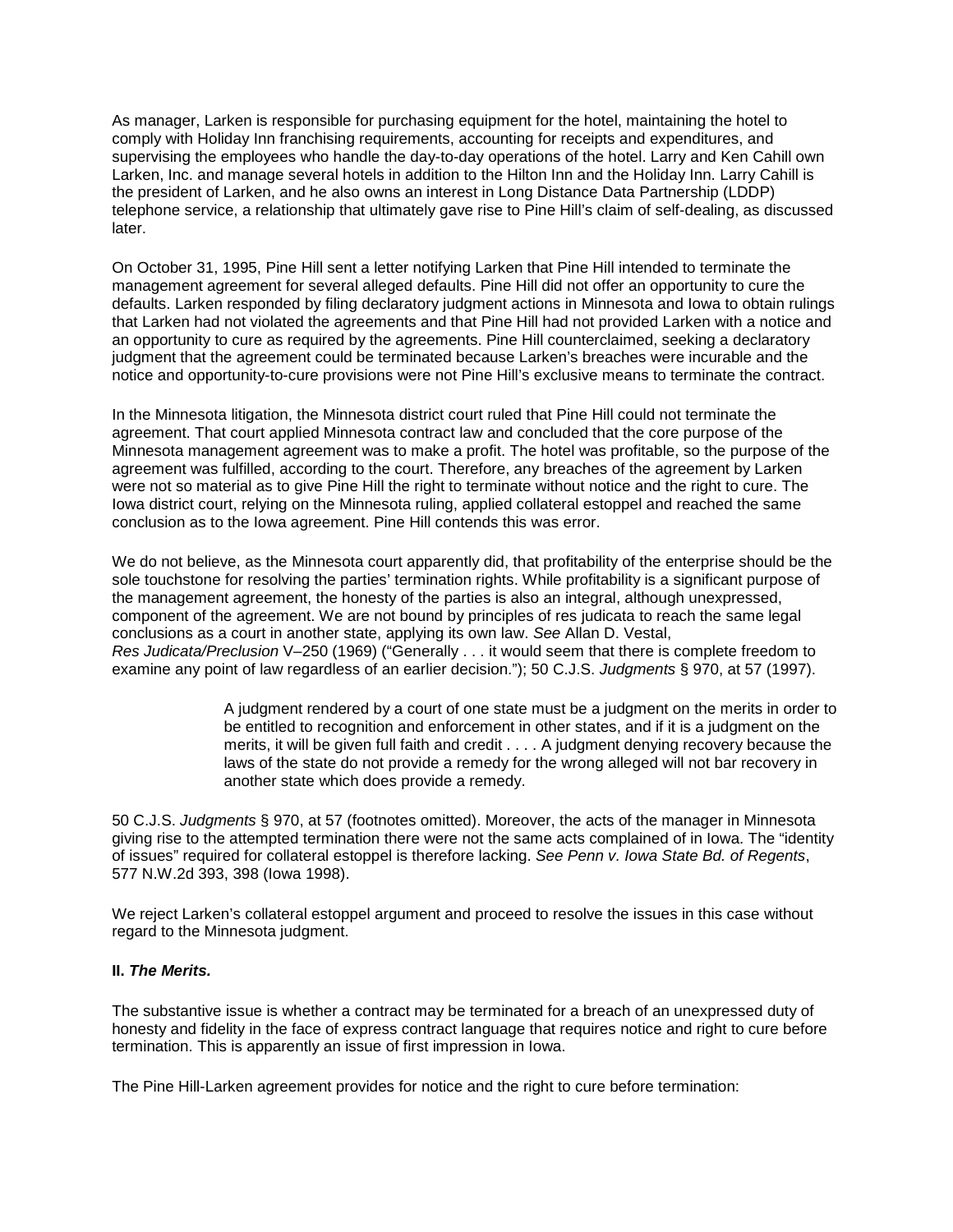16.01 Termination; Notice to Licensor. Any [violation] of this Agreement may constitute grounds for termination of the License Agreement. At least thirty (30) days prior to any termination of this Agreement, written notice thereof must be delivered to Licensor. . . .

16.02 Termination for Cause.

(a) Upon the occurrence of an Event of Default in any of Articles 15.01(a), (e), (f) or (g), this Agreement shall terminate if the defaulting party fails to remedy such Event of Default within thirty (30) days after receipt of notice to remedy; provided that if such Event of Default be of a non-monetary nature and cannot be reasonably cured within said thirty (30) day period, then said thirty (30) day period shall be deemed to be extended for such additional period as may be reasonably necessary to promptly cure said Event of Default . . . .

However, the management agreement suggests that the procedure with notice and the right to cure is not the only remedy available to a party. The agreement also provides:

#### 16.02 Termination for Cause.

. . . .

(d) The terms of this Article shall not be deemed to preclude or impair the right of any party to exercise any right or remedy, whether for damages, injunction, specific performance, or otherwise, upon any breach of any terms of this Agreement.

Pine Hill relies on section 16.02(d) in arguing that termination after notice and an opportunity to cure is not the exclusive remedy. Larken counters that this interpretation renders the notice and opportunity to cure provision meaningless. Instead, Larken argues, section 16.02(d) "merely clarifies that the power to effect a *termination* does not 'preclude or impair' *other* remedies in place of or in addition to terminating the agreement, such as for damages or injunctive relief."

Larken also argues that the management agreement lists the breaches for which notice and opportunity to cure are not required. Those breaches include a party's voluntary or involuntary dissolution, filing for appointment of a receiver, filing of a voluntary petition in bankruptcy, or otherwise admitting in writing an inability to pay debts. The type of breach claimed here, self-dealing, is not listed as a basis for termination without notice.

The district court found that Larken had breached the agreement in several respects. It found that Holiday Inn employees purchased a dryer, a large screen television, cedar siding, and garage door repair services for personal benefit. Employees retained rebates for personal use on goods ordered for Holiday Inn purposes, and Larken failed to obtain Pine Hill's approval for three separate purchases totaling \$37,320. On appeal Pine Hill focuses primarily on two breaches: Larken entered into an unauthorized telephone maintenance contract with LDDP, a long-distance telephone provider controlled by Larry Cahill, a principal of Larken. In addition, Pine Hill asserts that Larken misappropriated the rebates that should have been paid to Pine Hill, as owner. Despite the court's finding that these breaches were established, it concluded that Pine Hill was not entitled to terminate the agreement without complying with the notice and opportunity-to-cure provisions. It ruled the primary purpose of the management agreement was to make money for the owner, and because the hotel had not lost its profitability, the essential purpose of the contract was intact.

Pine Hill contends it may terminate the contract if a breach goes to the essence or fundamental purpose of the contract, and dishonesty falls in that category. Pine Hill supports this argument with several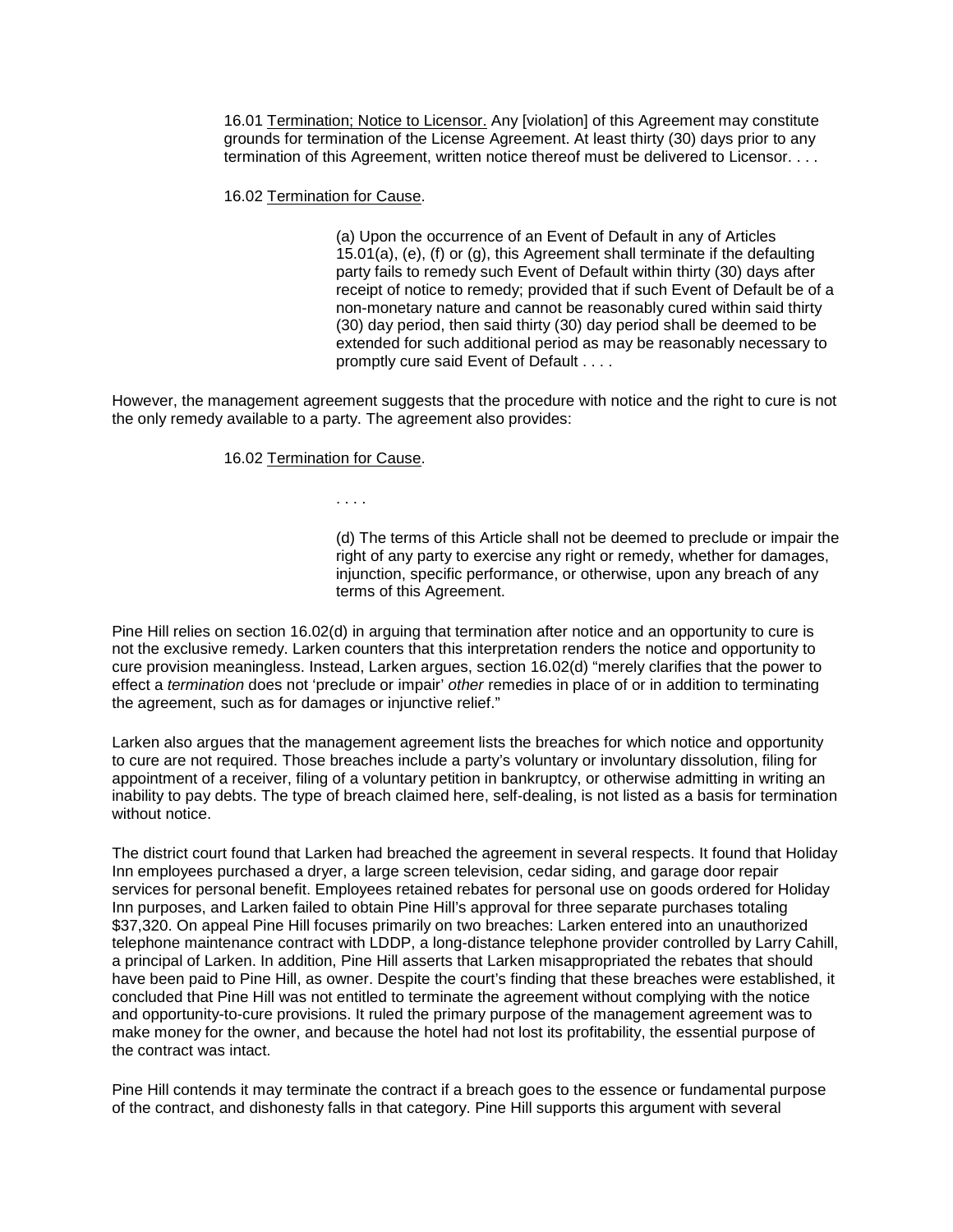authorities, including *Olin v. Central Industries, Inc.*, 576 F.2d 642, 648 (5th Cir. 1978). In that case, an Olin franchisee, Central Industries, Inc., had illegally short-filled fifty-pound bags of fertilizer produced by Olin. Central kept the difference. Olin terminated the agreement without notice or right to cure as provided by the franchise agreement. The federal court in *Olin*, anticipating what Mississippi law would be (because Mississippi had not yet passed on the question), said:

> [W]e hold that the termination provision in the Olin-Central agreement did not provide the exclusive means of termination in the event of a material breach which had the effect of substantially defeating the purpose of the contract.

*Olin*, 576 F.2d at 648. A similar case, *Southland Corp. v. Mir*, 748 F. Supp. 969, 983 (E.D.N.Y. 1990), also involved a claim of fraud perpetrated by a franchisee. The court stated:

> It is clear that the termination and curing provision grants Southland the right to terminate and deny the franchisees the right to cure for substantial violations. . . . That the list in the provision of events and violations that are not curable fails to refer to fraud does not preclude the parties having intended that termination for fraud was without the right to cure:

> > "Unless a contract provision for termination for breach is in terms exclusive, it is a cumulative remedy and does not bar the ordinary remedy of termination for <a breach which is material, or which goes to the root of the matter or essence of the contract.'"

*Southland Corp*., 748 F. Supp. at 983 (quoting *Olin*, 576 F.2d at 647).

On the question of whether a party may terminate for certain breaches without notice and right to cure, one authority has said:

> It seems to the present author that *Olin* presents just such a case where Olin could have terminated as it did even despite contract provisions that the 90 days notice be *exclusive*. The notice provision assumed that the breaches which would be used to terminate the contract would be *curable* breaches. There was a *frustration of purpose* when a breach involving fundamental dishonesty by one party occurred, because no amount of payment for past thefts by Central could ever restore the business trust and confidence which Olin wanted to have in its distributors. . . . Under the circumstances, then, Central's breach was a *vital* breach, it would have been sufficient to allow Olin to rescind the contract even if the contract had been in terms an absolute one for a fixed term with *no right of termination at all*; it seems strange to suggest that the right of immediate termination is lost because the parties expressly provided a means of terminating for lesser, curable breaches.

6 Lawrence A. Cunningham & Arthur J. Jacobson, *Corbin on Contracts* § 1266, at 23 (1997 Supp.) [hereinafter *Corbin*][.\[1\]](http://www.iowacourts.gov/About_the_Courts/Supreme_Court/Supreme_Court_Opinions/Recent_Opinions/19981223/96-2189.asp?Printable=true#fn1)

Other jurisdictions have adopted a similar rule. *See, e.g., L.K. Comstock & Co. v. United Eng'rs & Constructors*, 880 F.2d 219, 232 (9th Cir. 1989) (adopting *Corbin*'s position on incurable breaches of contracts with exclusive notice and cure provisions); *Blue Bell, Inc. v. Western Glove Works, Ltd.*, 816 F. Supp. 236, 243 (S.D.N.Y. 1993) ("[D]ebate over whether a termination provision with notice and cure requirements in a contract makes termination without notice and cure impossible seems to have ended in favor of the view that fraud may entitle one party to recision regardless of notice and cure, but it turns on the quality of the fraud."); *Lanvin v. Colonia, Inc.*, 739 F. Supp. 182, 195 (S.D.N.Y. 1990) ("Unless a notice provision is exclusive, however, it is only a cumulative remedy and does not bar the ordinary remedy of termination without notice for a breach which is material or which goes to the root or essence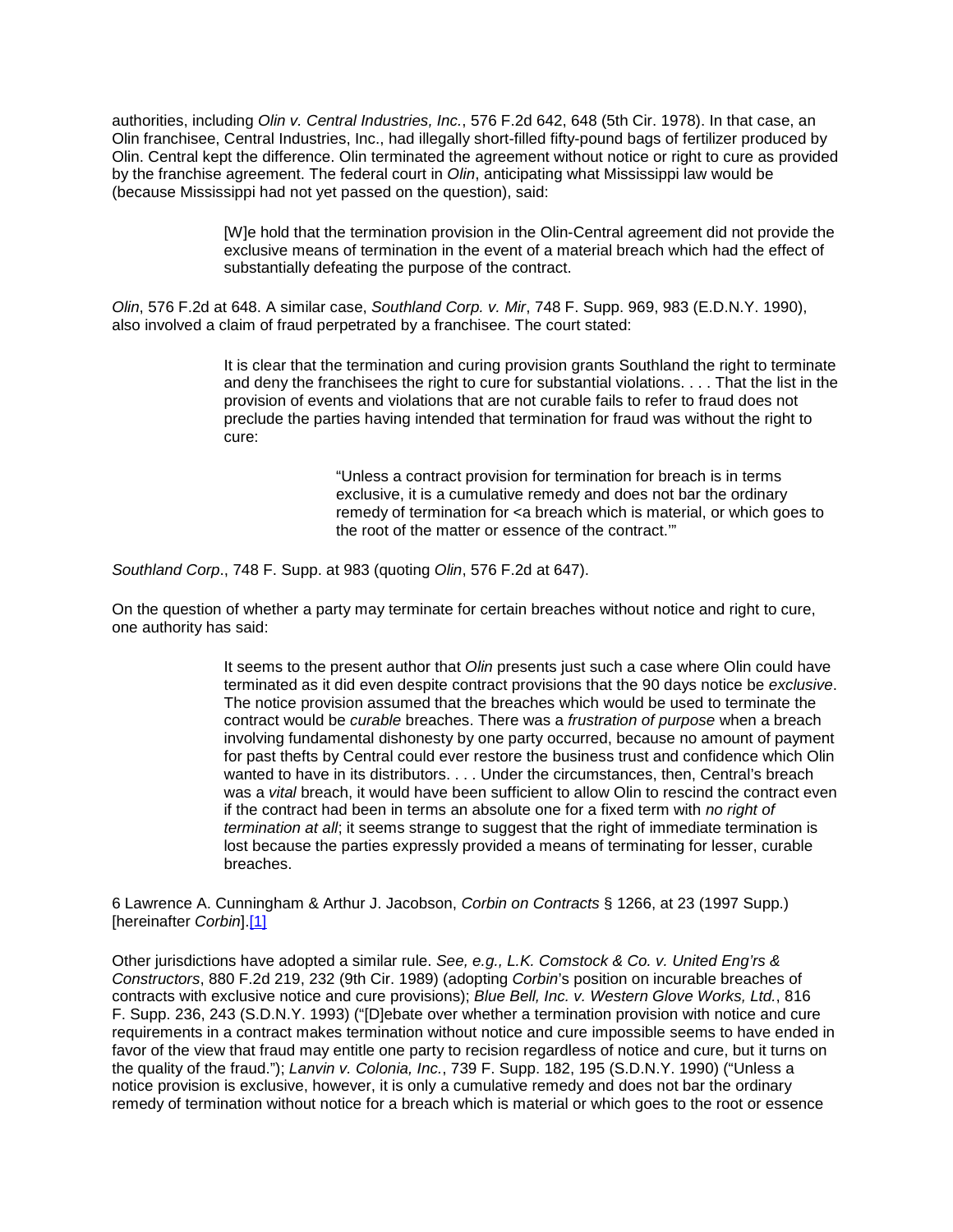of the contract."); *D.C. Films, Inc. v. Best Film & Video Corp.* (*In re Best Film & Video Corp.)*, 46 B.R. 861, 875 (E.D.N.Y. 1985) (when breach was incurable, film company had right to rescind contract even though notice was required and even if the contract had no termination provision at all); *see also Leghorn v. Wieland*, 289 So. 2d 745, 748 (Fla. Dist. Ct. App. 1974) ("[I]f the breach was so grave as to be irreparable and incurable, the giving of notice would be a useless gesture."); *Young Travelers Day Camps, Inc. v. Felsen*, 287 A.2d 231, 237 (N.J. Super. 1972) (when notice provision in contract benefited both parties, it was not the exclusive method of terminating contract in which breach could not be remedied).

An analogous case in this court, *Craig Foster Ford, Inc. v. Iowa Department of Transportation*, 562 N.W.2d 618 (Iowa 1997), involved the termination of a franchise agreement because of alleged dishonesty by the franchisee. The plaintiff, Craig Foster Ford, Inc., was a franchisee under Ford Motor Company and had dealerships in two Iowa towns. Ford terminated the franchise because of false rebate claims exceeding \$25,000. Iowa Code section 322A.2 provides that a franchise for a motor vehicle dealership may be terminated only for "good cause." In turn, section 322A.15 provides eight guidelines to be used in determining whether good cause exists. The first six guidelines pertain to financial matters. The seventh consideration pertains to failure by the franchisee to substantially comply with the requirements of the franchise. The eighth consideration, which is the most pertinent to the present case, provides that another consideration is

> bad faith by the franchisee in complying with those terms of the franchise which are determined by the department of inspections and appeals to be reasonable and material.

Iowa Code § 322A.15(8). In the administrative hearing, the franchisee stressed its financial success and the resulting benefits to the communities, thereby largely satisfying the requirements of the first six considerations under section 322A.2. (The financial success of the venture is what Larken stresses here; the purpose of the management agreement is to make money. Because Larken has made money for the owner, other considerations are secondary, according to it.)

In *Craig Foster Ford* the administrative law judge placed greater weight on the nonfinancial considerations and concluded that Ford had good cause to terminate the franchise. On appeal we observed:

> Foster's dispute lies with the emphasis accorded factors (7) and (8) by the ALJ and district court. The dealership insists on appeal that each of the eight factors should carry equal weight, thus giving it a winning score of six to two. Foster's tally makes little sense, however, where the defining interests are, on the one hand, profitability, and, on the other hand, good faith and fair dealing. At least one other court has observed in similar circumstances that positive factors–such as increased sales–cannot outweigh findings of pervasive fraud in a dealership's service department. *Chesapeake Ford, Inc. v. Ohio Motor Vehicle Dealers Bd.*, 103 Ohio App. 3d 515, 660 N.E.2d 481, 485 (1995).

> We are convinced that section 322A.15 calls for a qualitative rather than quantitative analysis. . . . A poor showing on factors (1) through (6) would signal financial and service weaknesses, problematic for the franchiser and public alike. Factors (7) and (8), by contrast, would reveal a breakdown in the parties' good-faith adherence to the terms of their franchise.

*Craig Foster Ford*, 562 N.W.2d at 623. We upheld the termination.

In *Wheeler v. Waller*, 197 N.W.2d 585 (Iowa 1972), we said that "[the] duty of good faith is not limited to the familiar categories such as partnership, joint venture, and agency; it permeates the law wherever a relationship of trust and confidence exists." *Wheeler*, 197 N.W.2d at 587.